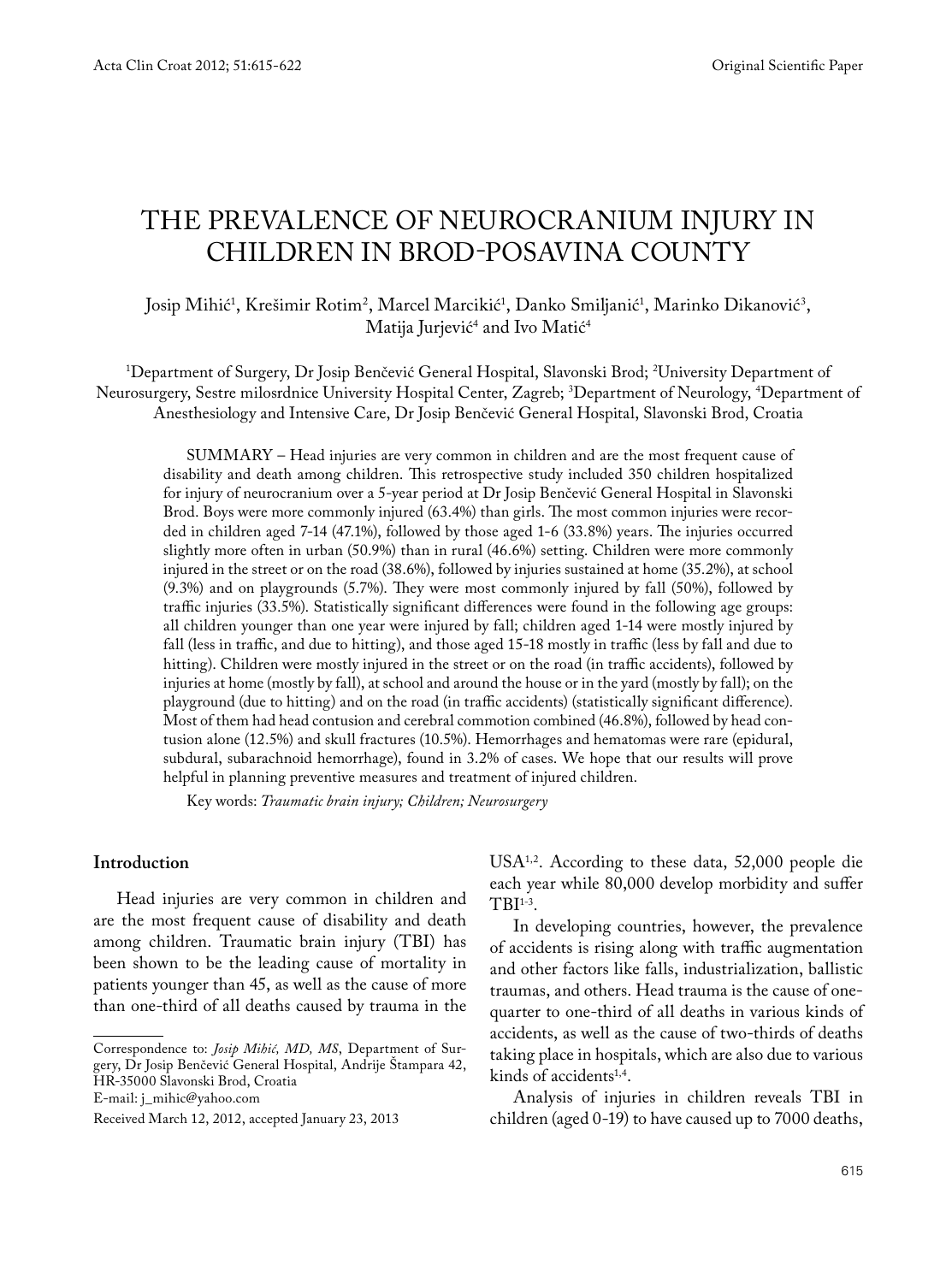60,000 hospitalizations, and more than 500,000 emergency department visits annually in the  $USA^{5,6}$ . It can be stated that TBI are the leading cause of people's death or disability in the USA, while 2% of people are estimated to live with a disability caused by TBI7 . Injuries are noted to be the leading cause of deaths in children (aged up to 19), accounting for 62% of all deaths within this population, with up to 50% of deaths being due to TBI8 . TBI in children contribute a fair amount to the health care system economic burden, with an estimated 1 billion dollar in annual hospital expenditures<sup>5</sup>.

The aim of the study was to examine the prevalence of head (neurocranium) injuries in children in the Brod-Posavina County and to compare the results with those from other areas. Based on the experience of our institution, where children with injuries of the neurocranium are treated, we investigated differences within particular types of injuries according to age groups, etiologic factors of injury, and type of injury.

## **Patients and Methods**

The study included children hospitalized for injuries of neurocranium at Division of Neurosurgery, Department of Surgery, Dr Josip Benčević General Hospital in Slavonski Brod. In this retrospective study, we analyzed the children (from one month to 18 years of age) hospitalized from January 1, 2003 to December 31, 2008. In this period, 350 injured children were hospitalized. Children with craniocerebral injuries sustained at birth as well as children with TBI treated exclusively in the Intensive Care Unit (ICU) were excluded from the study. Since this was a retrospective study, some data were not available; therefore the total number of patients varies for various parameters, while a specified number of unknown data are also noted for a particular parameter.

This retrospective study was based on medical doc-

umentation (medical history, protocols, patient lists) and all data were obtained in agreement with the parents or legal guardians. The following data were collected for each patient: age, sex, mechanism of injury, time elapsed from injury to arrival to the hospital, wider area where the injury was sustained (rural/urban), specific site where the injury was sustained, time of year of injury, type of injury, and Glasgow Coma Scale (GCS).

All children were divided according to age in the following age groups (years): 0-1, 1-6, 7-14 and 14-18. The data collected were entered into relation tables and processed using software for statistical analysis. Differences between the groups of patients were analyzed using appropriate nonparametric tests. The  $\chi^2$ -test was used to analyze particular parameters in injured children. Considering the distribution of numerical data, results were analyzed with the corresponding measure of relative ratio (%). Qualitative data were shown in contingency tables. Values of p<0.05 were considered statistically significant (statistically significant results are shown in tables).

In this retrospective study, medical data were used in concordance with ethical and bioethical principles, so medical privacy of patients included in the study was ensured. Results were used exclusively for the purpose of scientific research and professional work.

#### **Results**

## *Sex and age*

During the study period, there were 350 children with injuries of the neurocranium (boys 63.4% and girls 36.6%), with the following age group distribution: 0-1, 1.2%; 1-6, 33.8%; 7-14, 47.1%; and 15-18, 17.9% (Table 1).

# *Site of injury, time of year, mechanism and type of injury*

With regard to the wider area of injury (rural/ urban), a slightly higher proportion of injuries were sustained in urban setting (50.9%) *versus* rural setting (46.6%), with 2.6% of children injured on motor highways (Table 2). According to the specific site

*Table 1. Number of children with neurocranium injury according to sex and age* 

| Total   | Sex. |                                                                  | Age (yrs) |         |          |           |  |
|---------|------|------------------------------------------------------------------|-----------|---------|----------|-----------|--|
|         | R    | M                                                                | $() - 1$  | $1 - 6$ | $7 - 14$ | $15 - 18$ |  |
|         | 128  | 222                                                              |           | - 117   | -163     | 62        |  |
| $N=350$ |      | $(36.6\%)$ $(63.4\%)$ $(1.2\%)$ $(33.8\%)$ $(47.1\%)$ $(17.9\%)$ |           |         |          |           |  |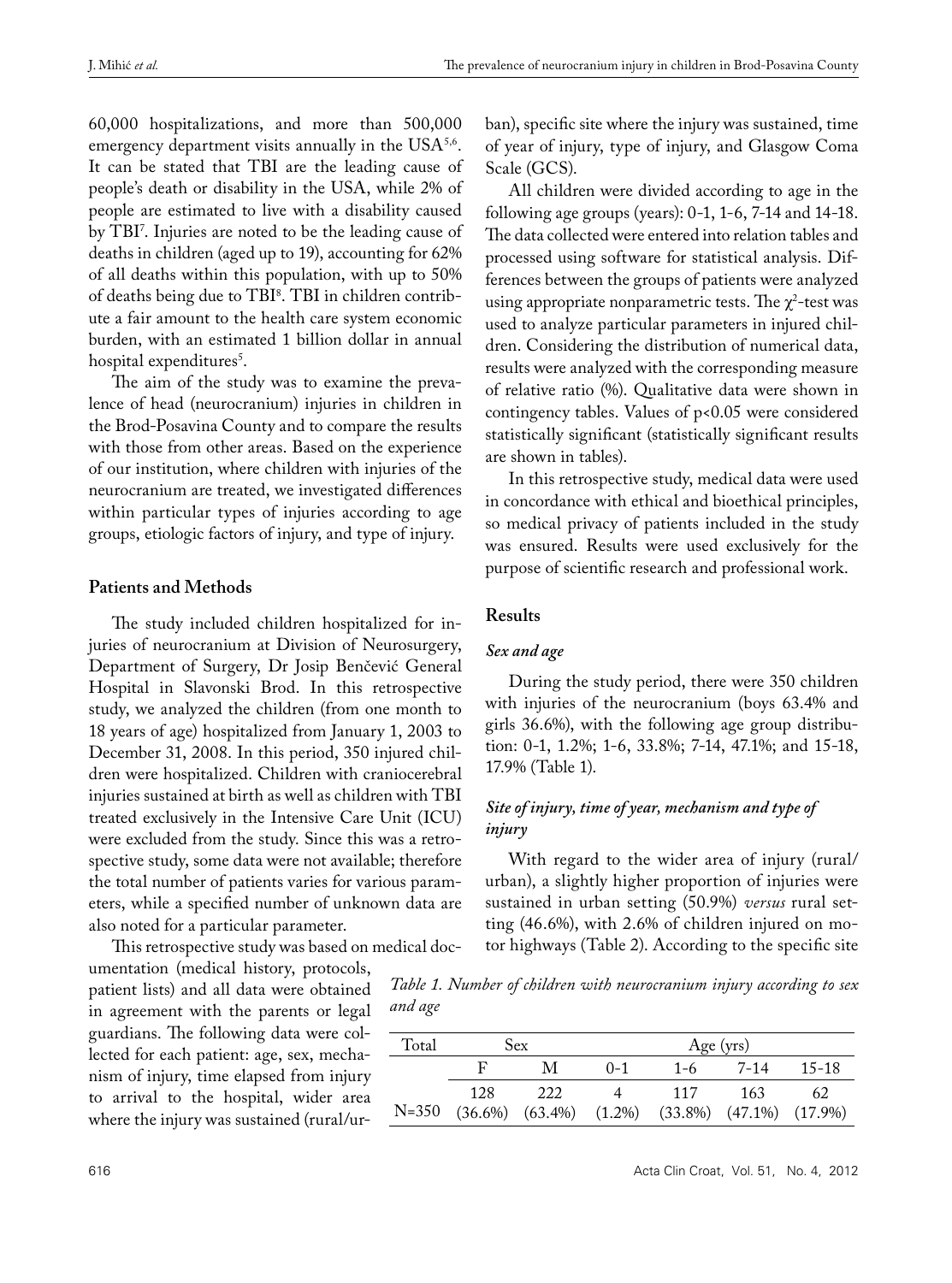| Wider area of injury infliction |            |           | Mechanism of injury* |            |            |           |  |
|---------------------------------|------------|-----------|----------------------|------------|------------|-----------|--|
| Rural                           | Urban      | HW        | Fall                 | Traffic    | Hitting    | Other     |  |
| 162                             | 177        |           | 173                  | 116        | 56         |           |  |
| $(46.6\%)$                      | $(50.9\%)$ | $(2.6\%)$ | (50%)                | $(33.5\%)$ | $(16.2\%)$ | $(0.3\%)$ |  |
| Sum                             | 348        |           | Sum                  |            | 346        |           |  |
| Unknown                         |            |           | Unknown              |            | 4          |           |  |
| Total                           | 350        |           | Total                |            | 350        |           |  |

*Table 2. Number of children with neurocranium injury according to wider area of injury infliction and mechanism of injury*

\*statistically significant difference between groups; HW = motor highway

of injury, they occurred most often in the street or road (38.6%), followed by injuries at home (35.2%), at school (9.3%), on playgrounds (5.7%), around the house or in the backyard (5.1%), and less often elsewhere (Table 3). Considering the time of the year (month), injuries were most commonly sustained in April (11.2%) and July (11.2%), then in June (10.6%), May (9.7%), August (9.5%) and October (8.9%) (Ta-

*Table 3. Number of children with neurocranium injury according to the site of injury and month of year*

| Site of injury <sup>*</sup>          | Month of year <sup>*</sup> |            |            |  |
|--------------------------------------|----------------------------|------------|------------|--|
| Street/road                          | January                    | 23 (6.6%)  |            |  |
| 128 (38.6%)                          | February                   | 22 (6.3%)  |            |  |
| Home<br>117 (35.2%)                  | March                      | 26 (7.4%)  |            |  |
| School                               |                            | April      | 39 (11.2%) |  |
| 31 (9.3%)                            | May                        | 34 (9.7%)  |            |  |
| Playground<br>19 (5.7%)              | June                       | 37 (10.6%) |            |  |
| Around house/backyard                | July                       | 39 (11.2%) |            |  |
| $17(5.1\%)$                          | August                     | 33 (9.5%)  |            |  |
| Motor highway<br>$9(2.1\%)$          | September                  | 28 (8%)    |            |  |
| Ladder/staircase                     | October                    | 31 (8.9%)  |            |  |
| $6(1.8\%)$                           | November                   | 25 (7.2%)  |            |  |
| Kindergarten and other<br>$7(2.1\%)$ | December                   | 12 (3.4%)  |            |  |
| Sum                                  | 332                        | Sum        | 349        |  |
| Unknown<br>18                        |                            | Unknown    | 1          |  |
| Total<br>350                         |                            | Total      | 350        |  |

\* statistically significant difference between groups

ble 3). With regard to the mechanism of injury, half of the children were injured by fall (50%), then in traffic (33.5%), and less frequently by hitting (16.2%) (Table 2). Almost half of the injured children arrived to the hospital within one hour (49.4%), then within two hours (22%) and within three hours (12.7%) (Table 4).

The majority of study children had GCS 15 (93.9%), followed by GCS 13 (2.6%), GCS 14 (1.7%) and GCS 12 (0.9%) (Table 4); other values were even more rarely recorded. According to the type of neurosurgical injury, most of the injured children had sustained concurrently blow to the head and cerebral commotion (46.8%), followed by blow to the head (neurocranium) (12.5%), skull fractures (10.5%) (Table 4), commotion or contusion with lacero-contused wound or other head injuries and injuries to other body parts (9%), commotion and/or contusion with lacero-contused wound of the head (7.8%), and distortion of the neck or distension of paravertebral muscles with contusion and/or commotion (6.1%). Hemorrhages and hematomas were rarer (epidural, subdural, subarachnoid hemorrhage) (3.2%), post-commotion syndrome (3.2%), intracerebral hematoma with fractures of the skull (0.3%), and other pathologies (0.6%) (Table 4).

In 2003 and in the period between 2005 and 2008, the children were mostly injured by fall, except for 2004, when they were mostly injured in traffic. The number of injuries by fall was approximately the same during the above mentioned years; the number of traffic injuries decreased; and the injuries due to hitting continuously increased (statistically significant difference).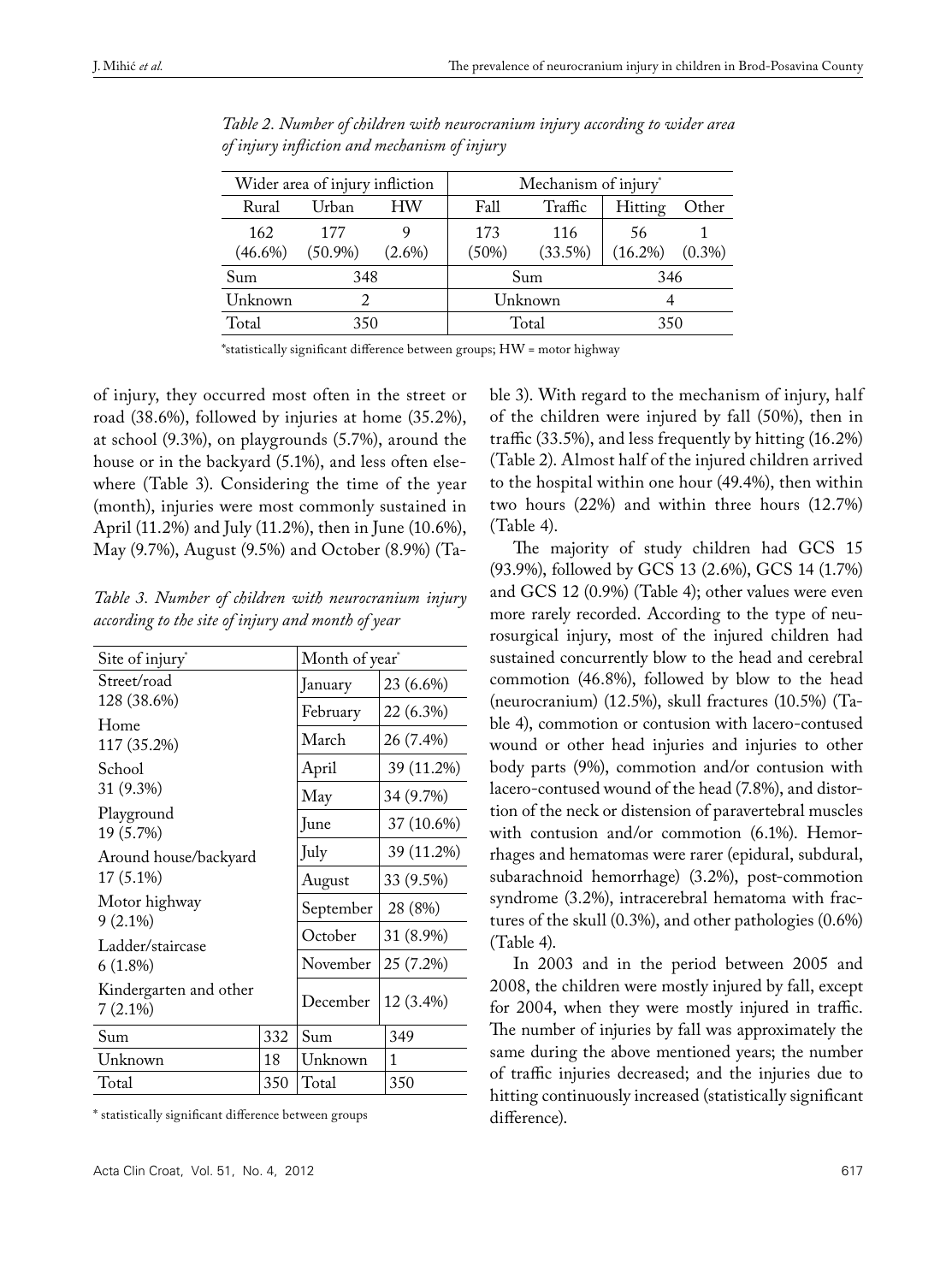| Time elapsed from injury to Glasgow Coma Scale<br>arrival to hospital |                   | (GCS)          |                           |     | Type of neurosurgical injury |             |  |
|-----------------------------------------------------------------------|-------------------|----------------|---------------------------|-----|------------------------------|-------------|--|
| Time interval                                                         | n(%)              | GCS            | n(%)                      |     | Type                         | n(%)        |  |
| 0.5 <sub>h</sub>                                                      | $\mathbf{1}$      | 15             | 326                       |     | CC                           | 161 (46.8%) |  |
|                                                                       | $(0.3\%)$         |                | $(93.9\%)$                |     | Head cont.                   | 43 (12.5%)  |  |
| 1 <sub>h</sub>                                                        | 171<br>$(49.4\%)$ | 14             | 6<br>$(1.7\%)$            |     | Fracture                     | 36 (10.5%)  |  |
| 2 <sub>h</sub>                                                        | 76<br>(22%)       | 13             | 9                         |     | $CC + LCW + other$           | 31 (9%)     |  |
|                                                                       |                   |                | $(2.6\%)$                 |     | $CC + LCW$                   | 27 (7.8%)   |  |
| 3 <sub>h</sub>                                                        | 44                | 12             | 3                         |     | $Dist. + CC$                 | 21 (6.1%)   |  |
|                                                                       | (12.7%)           |                | $(0.9\%)$                 |     | Hematoma                     | 11 (3.2%)   |  |
| $4-6h$                                                                | 12<br>$(3.5\%)$   | 11             | $\mathbf{1}$<br>$(0.3\%)$ |     | <b>PCS</b>                   | 11 (3.2%)   |  |
|                                                                       |                   |                |                           |     | ICH + fracture               | $1(0.3\%)$  |  |
| 1 day                                                                 | 24<br>$(6.9\%)$   | $\overline{7}$ | $\mathbf{1}$<br>$(0.3\%)$ |     | Other                        | $2(0.6\%)$  |  |
| 2 days                                                                | 6<br>$(1.7\%)$    | 5              | $\mathbf{1}$<br>$(0.3\%)$ |     |                              |             |  |
| 5 or more days                                                        | 11<br>$(3.2\%)$   |                |                           |     |                              |             |  |
| Sum                                                                   | 346               | Sum            |                           | 347 | Sum                          | 346         |  |
| Unknown                                                               | $\overline{4}$    | Unknown        |                           | 3   | Unknown                      | 4           |  |
| Total                                                                 | 350               | Total          |                           | 350 | Total                        | 350         |  |

*Table 4. Number of children with neurocranium injury according to time elapsed from injury to hospital arrival, Glasgow Coma Scale and type of injury* 

CC = contusion and commotion; Head cont. = head contusion; Fracture = skull fracture; CC + LCW + other = commotion and/or contusion with lacero-contused wound or other head and body traumata; Dist. + CC = neck distortion or distension of paravertebral muscles with contusion and/or commotion; Hemorrhage = epidural, subdural, subarachnoid hemorrhage; PCS = post-commotion syndrome; ICH + fracture = intracerebral hematoma with skull fracture

# *Statistically significant results*

Study results yielded statistically significant age differences. Children aged 0-1 were most commonly injured by fall; those aged 1-6 by fall, followed by traffic accidents and injuries due to hitting, similar to children aged 7-14; and those aged 15-18 in traffic accidents, by fall and hitting. Thus, the mechanism of injury differed significantly among age groups  $(p=0.022; \chi^2=19.344).$ 

Analysis of the mechanism of injury according to the site of injury revealed that children were most frequently injured in the street and road due to traffic accidents, while at home children were mostly injured by fall. At school and around the house or in the backyard, children were mostly injured by fall. On the playground, injuries were most frequently inflicted by hitting and on motor highways by traffic accidents. Statistical analysis yielded a statistically significant difference (p<0.001;  $\chi^2$ =303.881).

The mechanism of injury according to the month of the year showed seasonal variation. In winter, children were most commonly injured by fall, followed by traffic accidents and hitting. On the other hand, in summer, children were most frequently injured in traffic, followed by fall and hitting. Statistical analysis yielded a statistically significant difference (p=0.033;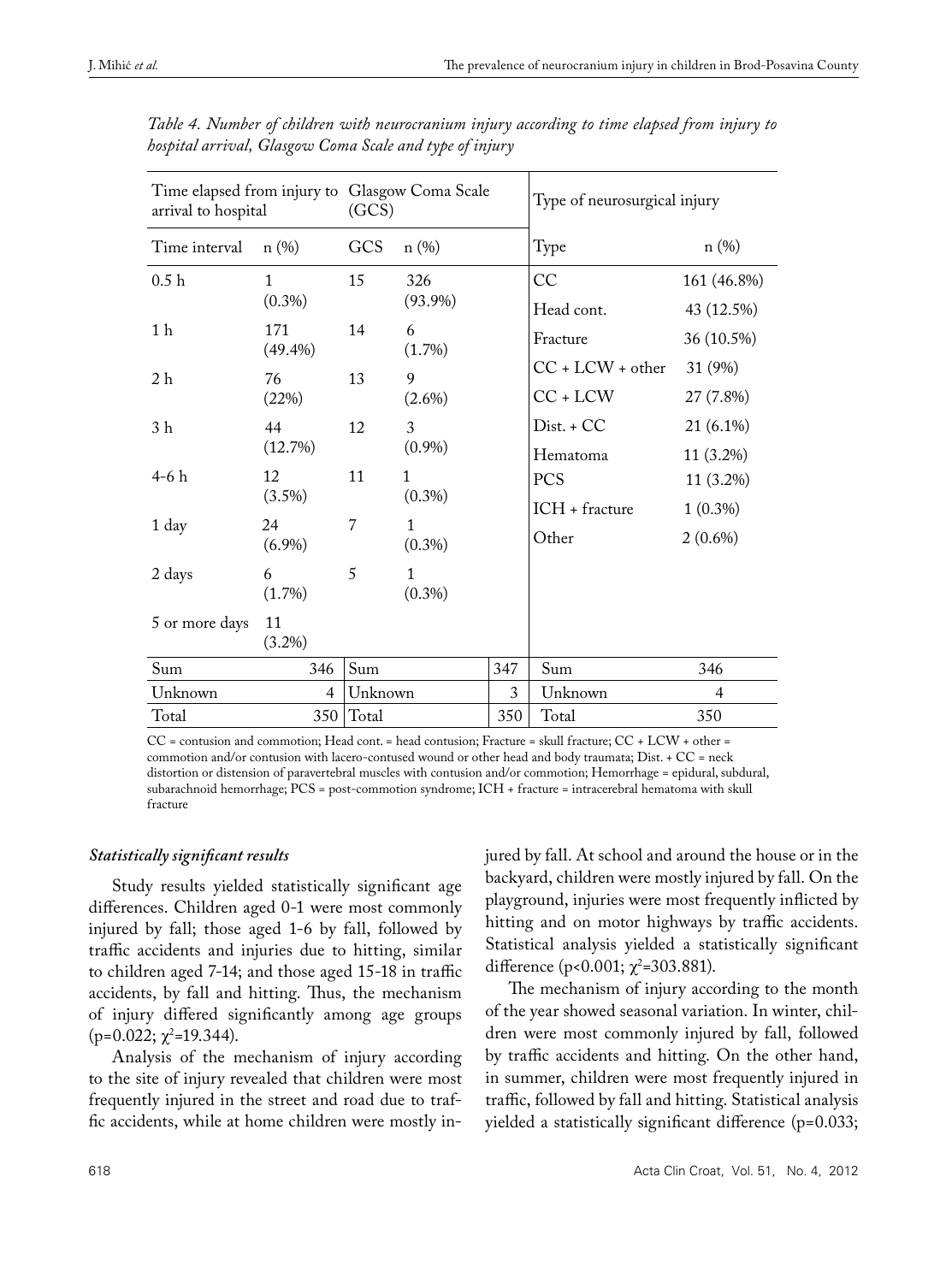$\chi^2$ =13.736) in the course of injury according to season.

## **Discussion**

The prevalence of TBI, especially mild TBI, was found to be by far greater than previously considered. Although injuries of the neurocranium are frequent in childhood, only a small number of authors have studied such injuries. Yattoo and Tabish analyzed TBI and found the majority to occur in the youngest age group (25.5%), confirming the data reported by most authors who noted the highest incidence of head injuries in the age group of  $2$ -10 years<sup>1,9</sup>. In our study, most of the injured children were aged 7-14 (47.1%), followed by those aged 1-6 (33.8%), etc. According to data from the Accident and Emergency Department, this maximum was marked at the age of 10 and similar data were obtained by Kennedy *et al*. who report on the majority of injured patients (90%) to be aged 0-141,4,10. In Great Britain, on the other hand, monitoring of death rate and hospital admission due to head injuries showed the greatest incidence in the 15-30 age group. A recent study conducted in New Zealand showed that TBI in children, adolescents and young adults (aged 15-34) accounted for almost 70% of all TBI cases<sup>11</sup>. Thereby, TBI affected boys and men more often than women and girls, similar to our results (boys 63.4% and girls 36.6%)<sup>1,11</sup>. According to different studies, the overall male to female ratio is about 3:1.

Concerning the mechanism of injury, our study found 50% of children to have sustained injury by fall (playing, school, etc.), followed by traffic (33.5%) and hitting (16.2%). A recent study also showed that most TBI cases were due to falls (38%), mechanical forces (21%), transport accidents (20%), and assaults  $(17\%)^{11}$ .

Very often, TBI involve children falling from lesser heights (up to 3 meters) $12-14$ . These falls that happen in and around the house lead primarily to focal contact injuries such as lacerations of the scalp or contusions, although the injury cannot be found at all in the majority of children. However, 1% to 3% of these falls in younger children cause skull fractures, which are predominantly simple linear fractures not associated with intracranial bleeding or neurologic deficit. Approximately less than 1% of these fractures cause epidural bleeding and even lesser subdural bleeding. Nevertheless, these bleedings can sometimes lead to death. One could say that in childhood, more severe injuries of the neurocranium are nonetheless rare, e.g., heavier bleeding with hematomas (epidural hemorrhage, subdural hemorrhage, intracerebral hemorrhage, traumatic subarachnoid hemorrhage). Brain contusions in children are often seen along with fracture of the skull, therefore these contusions should be referred to as fracture contusions. Coup-contrecoup contusions in children younger than 4 years occur rarely or not at all, and we did not find a greater number of this type of injuries<sup>15</sup>. We often found benign injuries in terms of hitting to the head and cerebral commotion, especially due to fall from shorter height with minor contact injuries such as bruises (hematomas) and lacerations. We had no severely injured children with lethal outcome because such cases are admitted to the central hospital ICU. As for homicides and suicides in children, such cases are referred to department of pathology and were not included in the study.

According to the site of injury, our study children were most often injured in the street or on the road (in 38.6%), followed by injuries at home (35.2%), at school (9.3%), etc. This is also understandable since it corresponds to the places where, during the day, children mostly abide. Concerning the wider area of injury, according to Yattoo and Tabish, most patients with head injury were from rural areas<sup>1</sup>. Gabella *et al*. also report that severe TBI and deaths were more frequent in rural areas (71.1%) compared to urban areas  $(28.9\%)^{16}$ . A recent study in New Zealand showed a high incidence of moderate to severe TBI in rural population, almost 2.5-fold that recorded in urban population $11$ .

Yattoo and Tabish report on the greatest number of patients to be admitted in July and lowest in January1 . In our study, injuries were most commonly sustained in April (11.2%) and July (11.2%), followed by June (10.6%), etc. The cited data refer to a greater incidence of injuries in children during warm months of the year, which is understandable considering that they stay outdoors longer than in cold season.

The analysis of risk factors for traffic injuries in children pedestrians (in Lima, Peru) has shown the risk to decrease with greater number of hours/days spent at school and greater number of years the family has been living in the same home, whereas it increases with greater vehicle dimension and speed, absence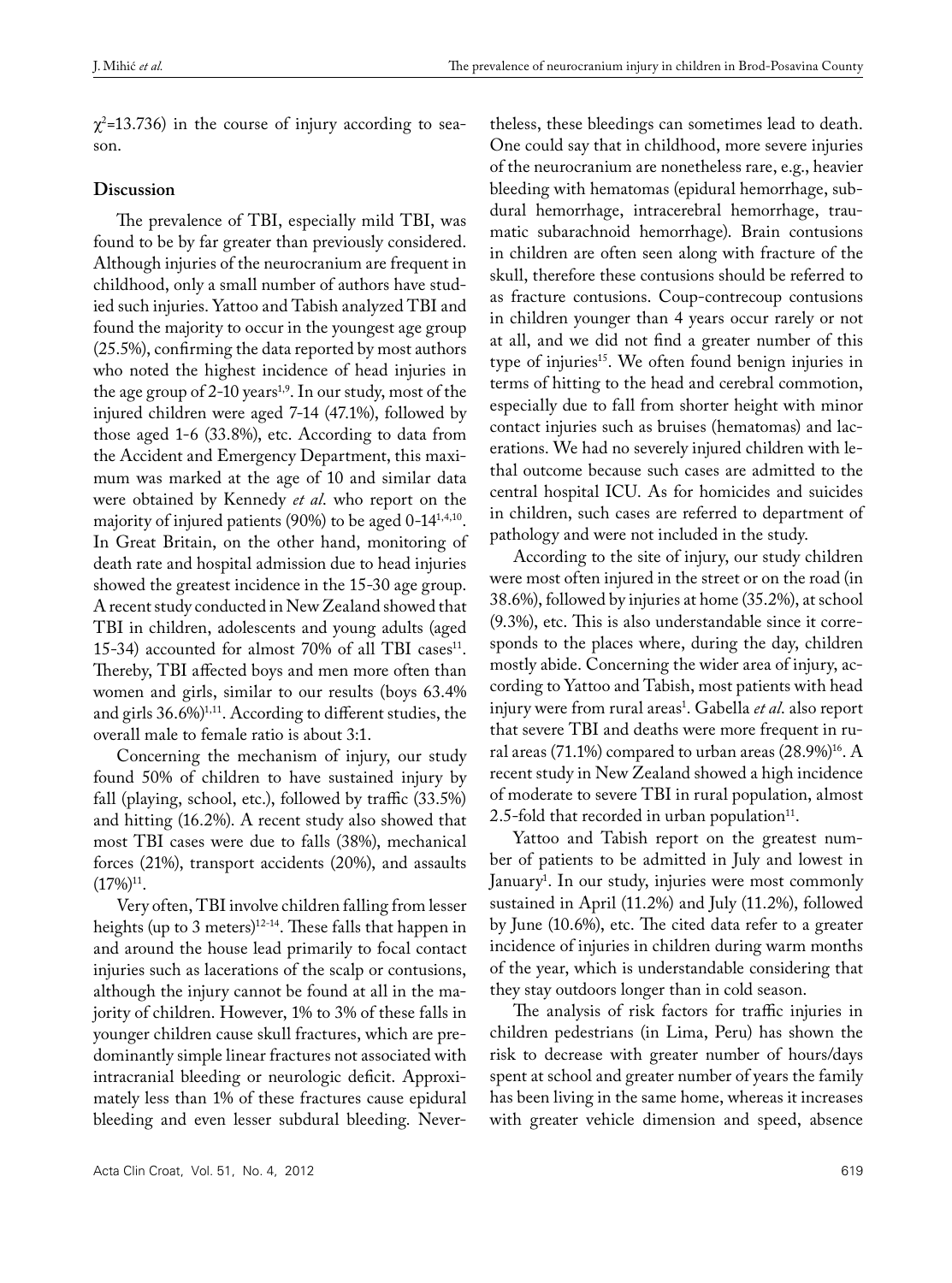of horizontal signalization, greater number of street salesmen, and greater number of children living in the same home<sup>17-21</sup>.

In our study, traffic injuries (including pedestrians, passengers, bicycle and motorcycle drivers, etc.) were the second leading mechanism of injury (33.5%), immediately following the injuries at fall (50%), while other mechanisms of injury were less common. Such a high incidence of children with TBI, reported by most authors, can be explained by several factors. Children often play in the street or close to a street or road, they are less supervised by their parents and safety measures are often missing. A recent study has revealed that road users at highest risk were pedestrians, cyclists, children and young male drivers, and the highest mortality rate was associated with multiple trauma and head/vertebral column injuries<sup>22</sup>. Concerning motor vehicles, seating position in collisions also plays a major role in determining the pattern of injury in children<sup>23</sup>. While front seated children are more likely to present with head, neck or facial injuries, back seated children more often sustain long bone or pelvic fractures. As for bicycle drivers, study results confirmed that bicycle helmets significantly reduced the rates of both skull fractures and intracranial hemorrhage, encouraging their use by pediatric population<sup>24</sup>.

According to Yattoo and Tabish, most patients had lacerations of the head (scalp) (40.4%), followed by contusion (8.8%), extradural hematoma (3.2%), subdural hematoma (4.2%) and impression fracture (3%)<sup>1</sup>. In our study, the greatest number of injured children had simultaneous contusion of the head and commotion (46.8%), followed by head contusion (12.5%) and fracture of the skull (10.5%). Generally, laceration of the head is the most common TBI in children, while more severe injuries that leave sequels are rarer $1,25$ . Thereby, important parameters for the prognosis of injury in children is GCS, a scoring system used for quantification of the state of consciousness<sup>10,26</sup>. Several studies have shown fair correlation between the GCS score and neurologic outcome<sup>27,28</sup>. Yattoo and Tabish found normal GCS in 80.2% of patients, while 4.6% of patients had GCS <8 (a more severe stage). Similar to this, our study also showed that the majority of our TBI were mild (GCS score 13-15), which may be explained by exclusion of children with TBI who were treated exclusively at the ICU. However, patients

with mild head injury have a low but important risk of intracranial injury that requires early identification and neurosurgical treatment<sup>29</sup>. Although mild TBI symptoms typically resolve within seven days, sometimes symptoms continue for weeks, months, or years following the injury<sup>30</sup>. Thus, mild TBI is one of a few disorders where a benign and misleading diagnostic classification may be stated in patients at the time of injury, which, however, can still be associated with lifelong complications.

The data obtained on overall TBI incidence and on the mechanism of injury should be considered when planning prevention and TBI care services<sup>11</sup>. Preventive measures and care for patients have been seriously considered and there is a current trend of less lethal outcomes and better prognosis for injured children<sup>31-33</sup>. As in Croatia there are not many studies including longstanding monitoring of TBI in children, our results may prove helpful in planning the prevention of such injuries, in the hospital admission process, and in the treatment of injured children.

## **References**

- 1. YATTOO GH, TABISH A. The profile of head injuries and traumatic brain injury deaths in Kashmir. J Trauma Manag Outcomes 2008;2:5.doi:10.1186/1752-2897-2-5.
- 2. Mihić J, Rotim K, Marcikić M, Smiljanić D. Head injury in children. Acta Clin Croat 2011;50:539-48.
- 3. Grenvik A, Stephen MA, Ayres SM, Hol-BROOK PR, SHOEMAKER WC. Management of traumatic brain injury in the intensive care unit. In: GRENVIK A, editor. Textbook of critical care. 4<sup>th</sup> edition. Philadelphia: Saunders, 2000:322-6.
- 4. JANETT B. Epidemiology of head injury. Arch Dis Child 1998;78:403-6.
- 5. Bowman SM, Bird TM, Aitken ME, Tilford JM. Trends in hospitalization associated with pediatric traumatic brain injuries. Pediatrics 2008;122:988-93.
- 6. Langlois JA, Rutland-Brown W, Thomas KE. Traumatic brain injury in the United States. Atlanta, GA: Centers for Disease Control and Prevention, 2006.
- 7. Thurman DJ, Alverson D, Dunn KA, Guer-RERO J, SNIEZEK JE. Traumatic brain injury in the United States: a public health perspective. J Head Trauma Rehabil 1999;14:602-15.
- 8. National Center for Injury Prevention and Control. Web based Injury Statistics Query and Reporting System. Available at: http://webappa.cdc.gov/sasweb/ncipc/mortrate10\_ sy.html. Accessed 2007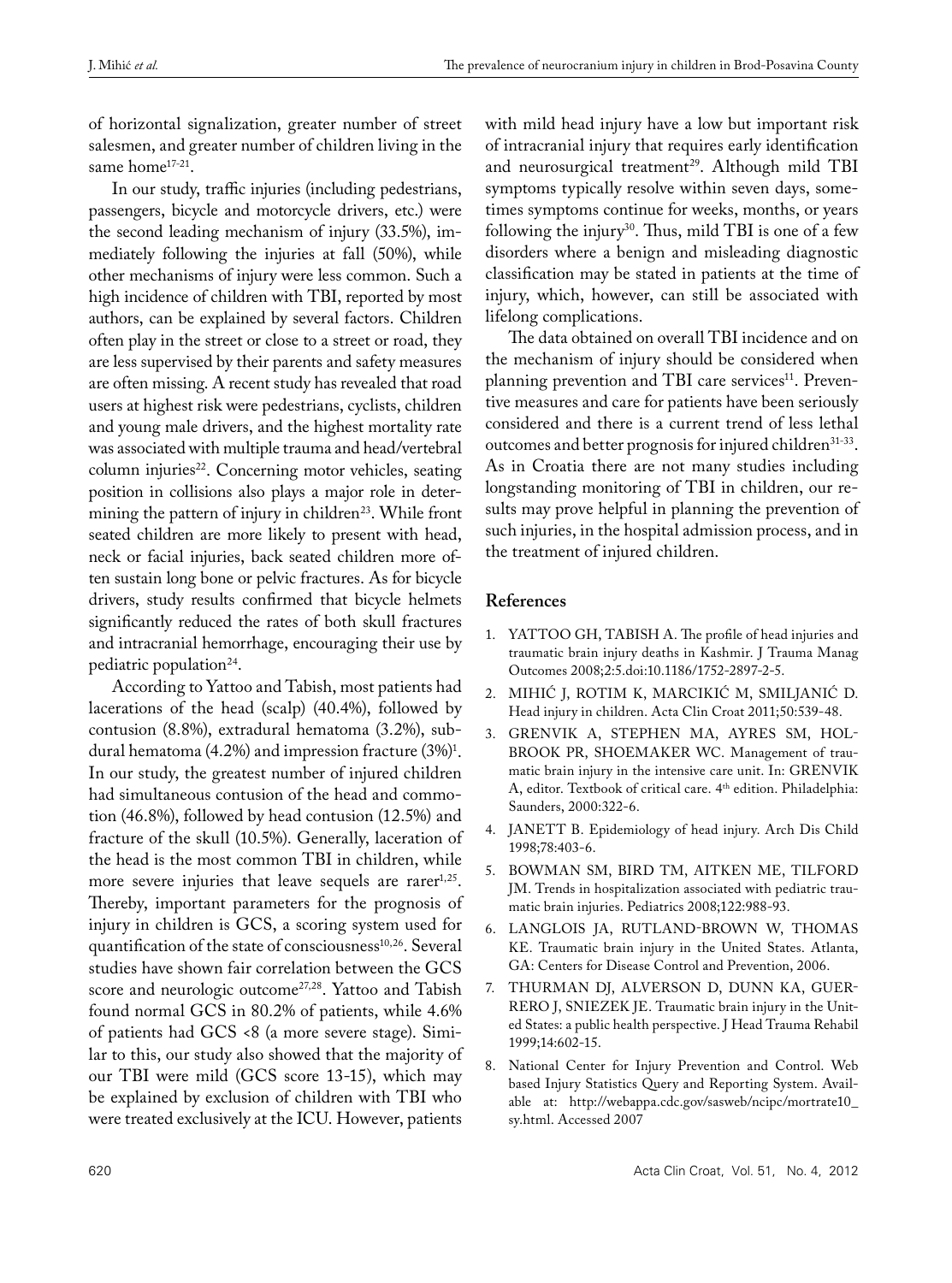- 9. Kirmani MA, Sexena RK, Wani MA. The spectrum of head injury in the Valley of Kashmir as seen at Sher-i-Kashmir Institute of Medical Sciences, Srinagar, Kashmir. Thesis submitted for MS (General Surgery), 1986.
- 10. Kennedy F, Gonzales P, Ong C, Fleming A, SCOTT RS. The Glasgow coma scale. J Trauma 1993;35:75-7.
- 11. Feigin VL, Theadom A, Barker-Collo S, *et al*. Incidence of traumatic brain injury in New Zealand: a population-based study. Lancet Neurol 2013;12:53-64.
- 12. CASE ME. Accidental traumatic head injury in infants and young children. Brain Pathol 2008;18:583-9.
- 13. Hymel KP, Bandak FA, Portington MD, Win-TON KR. Abusive head trauma? A biomechanics-based approach. Child Maltreat 1998;3:116-28.
- 14. LYONS JL, OATES RK. Falling out of bed: a relatively benign occurrence. Pediatrics 1993;92:125-7.
- 15. Dawson SL, Hirsch CS, Lucas FV, Sebek BA. The contrecoup phenomenon: reappraisal of a classic problem. Hum Pathol 1980;11:155-66.
- 16. Gabella B, Hoffman RE, Marine WW, *et al*. Head injury. In: WAGNER DK, DANDSON SJ, DRONEN S, *et al*., editors. Year Book of Emergency Medicine. St. Louis: Mosby, 1991:9-11.
- 17. Donroe J, Tincopa M, Gilman RH, Brugge D, MOORE DAJ. Pedestrian road traffic injuries in urban Peruvian children and adolescents: case control analyses of personal and environmental risk factors. PLoS ONE 2008;3(9):e3166.
- 18. Nantulya VM, Reich MR. The neglected epidemic: road traffic injuries in developing countries. BMJ 2002;324:1139-41.
- 19. HYDER AA, PEDEN M. Inequality and road-traffic injuries: call for action. Lancet 2003;362:2034-5.
- 20. GARG N, HYDER AA. Road traffic injuries in India: a review of the literature. Scand J Public Health 2006;34:100-9.
- 21. ODERO W, GARNER P, ZWI A. Road traffic injuries in developing countries: a comprehensive review of epidemiological studies. Trop Med Int Health 1997;2:445-60.
- 22. Goniewicz M, Nogalski A, Khayesi M, *et al*. Pattern of road traffic injuries in Lublin County, Poland. Cent Eur J Public Health 2012;20:116-20.
- 23. Al-Jazaeri A, Zamakhshary M, Al-Omair A, *et al*. The role of seating position in determining the injury pattern among unrestrained children involved in motor vehicle collisions presenting to a level I trauma center. Ann Saudi Med 2012;32:502-6.
- 24. Bergenstal J, Davis SM, Sikora R, Paulson D, WHITEMAN C. Pediatric bicycle injury prevention and the effect of helmet use: the West Virginia experience. W V Med J 2012;108:78-81.
- 25. Mihić J, Rotim K, Bitunjac M, Samardžić J, ŠAPINA L. Hospitalization of children with traumatic brain wounds in Slavonia-Brod County. Acta Med Croatica 2011;65:445-51.
- 26. Simpson D, Reilly P. Pediatric coma scale. Lancet 1982:2:450.
- 27. Luerssen TG, Klauber MR, Marshall LF, *et al*. Outcome from head injury related to patient's age. A longitudinal prospective study of adult and pediatric head injury. J Neurosurg 1988;68:409-16.
- 28. TILFORD JM, SIMPSON PM, YEH TS, et al. Variation in therapy and outcome for pediatric head trauma patients. Crit Care Med 2001;29:1056-61.
- 29. Pandor A, Goodacre S, Harnan S, *et al*. Diagnostic management strategies for adults and children with minor head injury: a systematic review and an economic evaluation. Health Technol Assess 2011;15:1-202.
- 30. Krainin BM, Forsten RD, Kotwal RS, Lutz RH, Guskiewicz KM. Mild traumatic brain injury literature review and proposed changes to classification. J Spec Oper Med 2011;11:38-47.
- 31. Gjurašin M, Škarić I, Popović Lj, Župančić B. Uloga pravodobnog transporta u liječenju djece sa teškom kraniocerebralnom ozljedom. Lijec Vjesn 2007;129:128-31. (in Croatian)
- 32. Moran LM, Taylor HG, Rusin J, *et al*. Quality of life in pediatric mild traumatic brain injury and its relationship to postconcussive symptoms. J Pediatr Psychol 2012;37:736-44.
- 33. RICKELS E, von WILD K, WENZLAFF P. Head injury in Germany: a population-based prospective study on epidemiology, causes, treatment and outcome of all degrees of headinjury severity in two distinct areas. Brain Inj 2010;24:1491- 504.